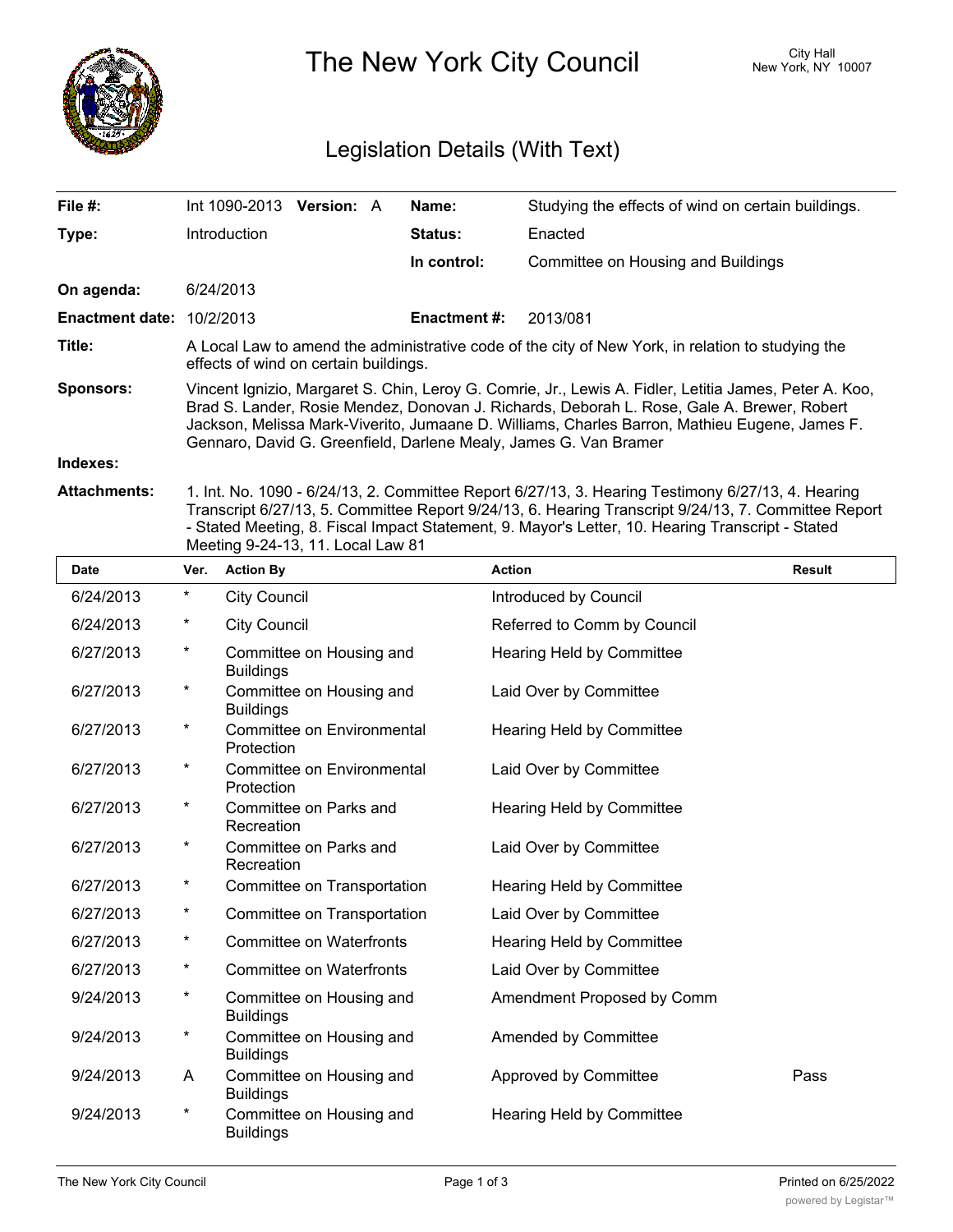**File #:** Int 1090-2013, **Version:** A

| 9/24/2013 | A | City Council        | Approved by Council          | Pass |
|-----------|---|---------------------|------------------------------|------|
| 9/24/2013 | A | <b>City Council</b> | Sent to Mayor by Council     |      |
| 10/2/2013 | Α | Mayor               | Hearing Held by Mayor        |      |
| 10/2/2013 | A | Mayor               | Signed Into Law by Mayor     |      |
| 10/2/2013 | Α | Mayor               | Signed Into Law by Mayor     |      |
| 10/2/2013 | A | City Council        | Recved from Mayor by Council |      |
|           |   |                     | Int. No. 1090-A              |      |

By Council Members Ignizio, Chin, Comrie, Fidler, James, Koo, Lander, Mendez, Richards, Rose, Brewer, Jackson, Mark-Viverito, Williams, Barron, Eugene, Gennaro, Greenfield, Mealy and Van Bramer

A Local Law to amend the administrative code of the city of New York, in relation to studying the effects of wind on certain buildings.

## Be it enacted by the Council as follows:

Section 1. Subchapter 2 of chapter 1 of title 3 of the administrative code of the city of New York is amended by adding a new section 3-124, to read as follows:

§3-124. Study and report on the effects of wind on certain buildings. a. The office of long-term planning and sustainability in consultation with the department of buildings shall undertake a study and submit a report to the mayor and the speaker of the city council, on the effects of wind on existing buildings, including existing buildings that are raised, and buildings that are under construction in the city of New York. Such report and accompanying recommendations shall be provided no later than two years from the effective date of the local law that added this section and shall include the following:

1. An analysis to determine the types of existing buildings that are at risk of causing falling debris, based on the age, construction classification, construction methods and materials, height, and occupancy use of such buildings;

2. An analysis of the effects of wind on existing buildings that are raised, lifted, elevated or moved in order to comply with Appendix G of the New York city building code or to address flood hazard concerns;

3. An analysis of the effects of wind on buildings that are under construction, including the effects of wind on buildings with incomplete façade assemblies, temporary installations used in construction, and